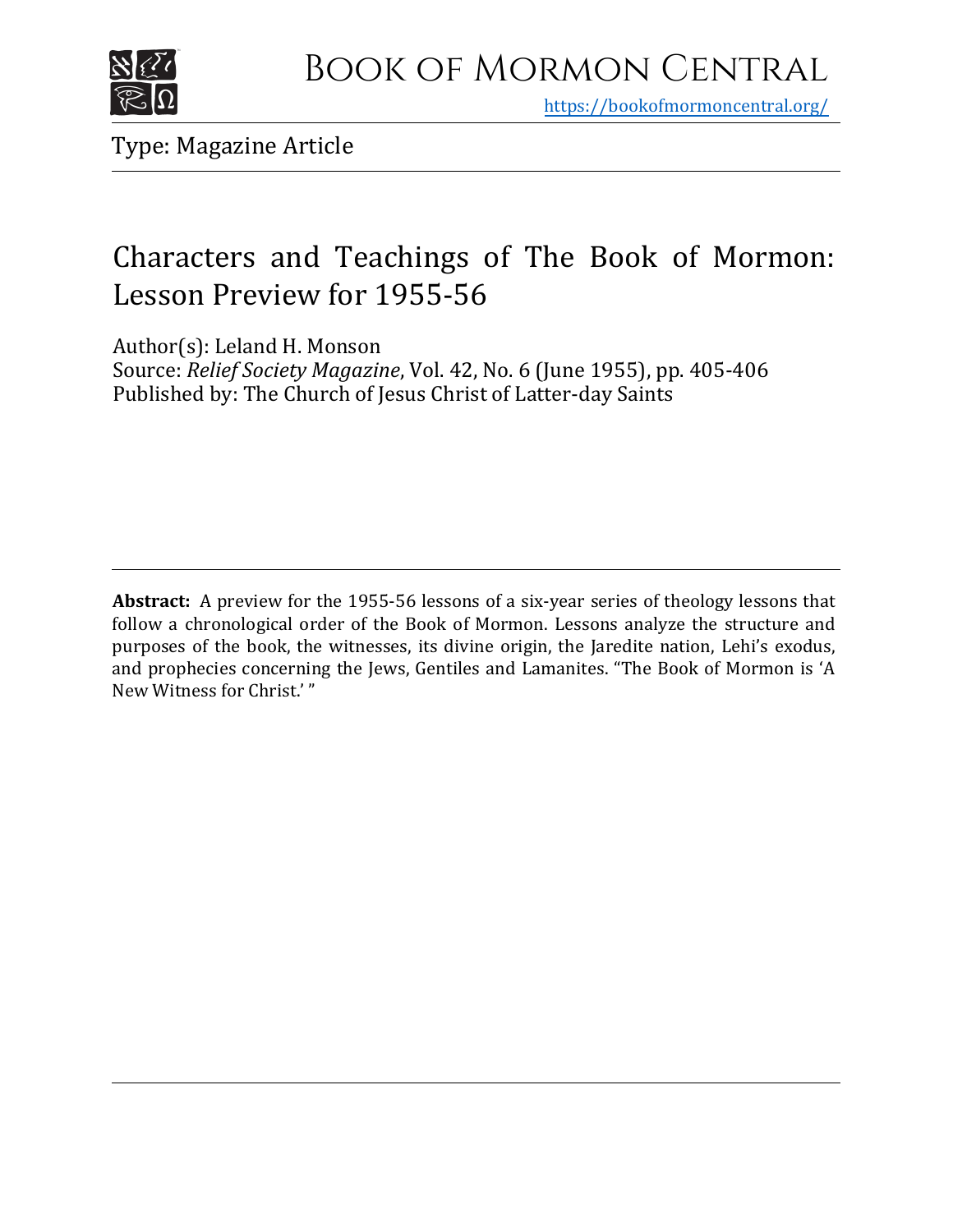found there which can be adapted to Relief Society needs. Also many wards conduct teacher training classes. Untrained Relief Society class leaders could very profitably join those classes where they are available.

There are no new courses of study this year and no new textbooks. Occasionally, suggestions for teaching aids are given in the lessons. However, class leaders are expected to use suggestions given in previous years and plan aids to fit their particular situations in keeping with the standards of Relief Society.

The Deseret Book Company lists in their advertisement in this issue

of the Magazine the Relief Society textbooks, and in the past has listed some visual aids. Bound volumes of the Magazine are available in wards, branches, and stakes, for use by those workers who do not have the issues of past years.

The proverb says: ". . . with all thy getting get understanding" (Proverbs 4:7). There is no place where this admonition is more fitting than in teaching. The successful class leader understands the needs, desires, and feelings of the members of her class, as well as the subject, and by her thoughtful planning she satisfies her group and herself.

## *i Meology*—Characters and Teachings of The Book of Mormon Preview of Lessons for 1955-56

## *Elder Leland H. Monson*

THE first lesson of this year's course of study gives a review of the Jaredite record and of the Nephite record to the Book of Helaman, and the remaining seven lessons continue the history of the Nephites to the time of Christ'<sup>s</sup> personal ministry among them (Book of Helaman through <sup>3</sup> Nephi, chapter  $14$ ).

During the half century immediately preceding the appearance of Christ among the Nephites, there was a period of political and religious disintegration, a time in which the Nephite and Lamanite prophets called the people to repentance. Among these prophets were Helaman, Nephi, and Lehi, sons of Helaman, and Samuel the Lamanite. This last prophet, a Lamanite, gave to the people the signs which would precede the birth and the signs at the time of the crucifixion of the Savior on the Eastern Hemisphere.

After the remarkable signs were given, Christ did appear to the Nephites. He was introduced to them, as they were gathered around the temple in the land Bountiful, by the Eternal Father who said:

Behold my Beloved Son, in whom I am well pleased, in whom I have glorified my name—hear ye him  $(3 \text{ Nephi } 11:7)$ .

(Jesus) . . . stretched forth his hand and spake unto the people, saying: Behold,